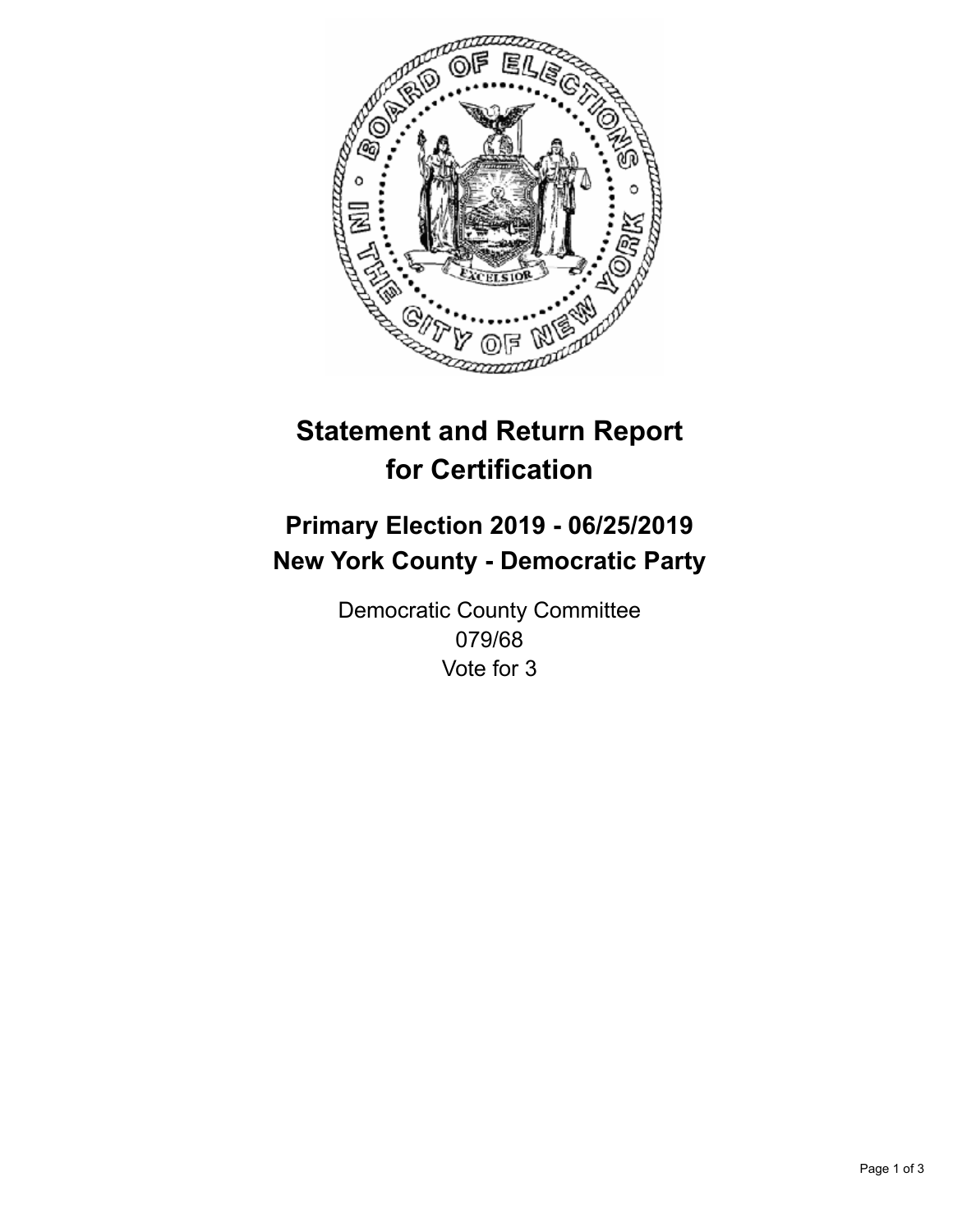

## **Assembly District 68**

| PUBLIC COUNTER                                           | 15 |
|----------------------------------------------------------|----|
| <b>MANUALLY COUNTED EMERGENCY</b>                        | 0  |
| ABSENTEE / MILITARY                                      |    |
| <b>AFFIDAVIT</b>                                         |    |
| <b>Total Ballots</b>                                     | 17 |
| Less - Inapplicable Federal/Special Presidential Ballots | 0  |
| <b>Total Applicable Ballots</b>                          | 17 |
| <b>REGIONALD KIMBROUGH</b>                               | 2  |
| <b>MANUEL GARCIA</b>                                     | 3  |
| <b>MONISHA MAPP</b>                                      | 9  |
| <b>ISMAEL RODRIGUEZ</b>                                  | 1  |
| TAMIKA MAPP (WRITE-IN)                                   | 3  |
| UNATTRIBUTABLE WRITE-IN (WRITE-IN)                       | 1  |
| <b>Total Votes</b>                                       | 19 |
| Unrecorded                                               | 32 |